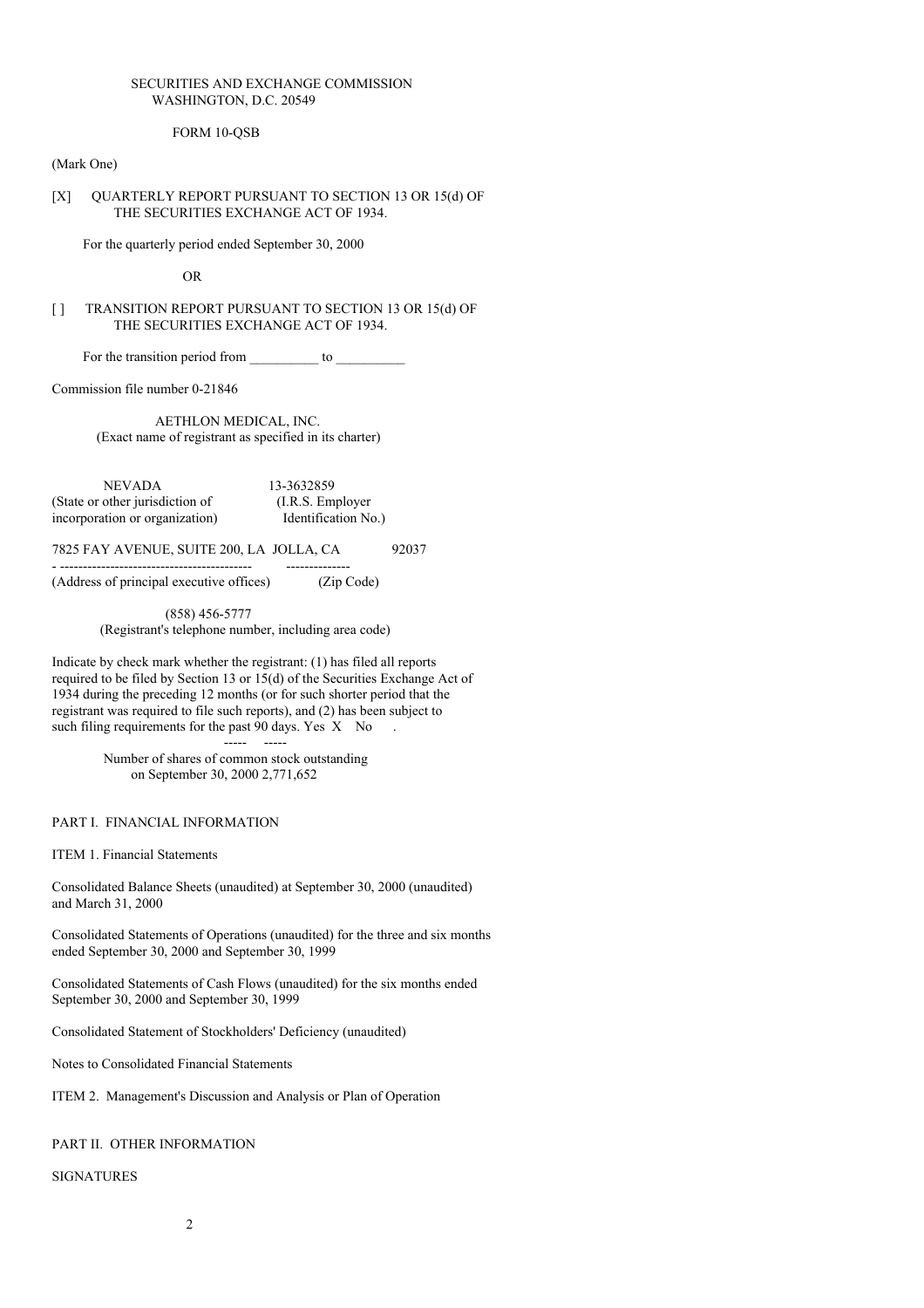## PART I

# FINANCIAL INFORMATION

# ITEM 1. FINANCIAL STATEMENTS

3

## AETHLON MEDICAL, INC. AND SUBSIDIARIES (A DEVELOPMENT STAGE COMPANY)

## CONSOLIDATED BALANCE SHEETS

<TABLE> <CAPTION>

| < S ><br><b>ASSETS</b>                                                                                                                                                                             | September 30,<br>2000 March 31,<br>(unaudited) $2000$<br>$\langle C \rangle$ $\langle C \rangle$ |                                                                            |           |        |
|----------------------------------------------------------------------------------------------------------------------------------------------------------------------------------------------------|--------------------------------------------------------------------------------------------------|----------------------------------------------------------------------------|-----------|--------|
| <b>CURRENT ASSETS</b><br>Cash<br>Accounts receivable<br>Prepaid expenses<br>Employee advances                                                                                                      | $$1,677$ \$ 217,017                                                                              | 47,312 61,495<br>24,764 36,940<br>$12,300$ $15,800$                        |           |        |
| Total current assets                                                                                                                                                                               |                                                                                                  | 86,053 331,252                                                             |           |        |
| PROPERTY AND EQUIPMENT, NET                                                                                                                                                                        |                                                                                                  |                                                                            | 34,683    | 41,535 |
| <b>OTHER ASSETS</b><br>Patents and trademarks, net<br>Deferred debt expense, net<br>Goodwill, net<br>Other                                                                                         | 166,567 273,738<br>1,600,544 495,088<br>1,330 1,330                                              | 401,759 177,065                                                            |           |        |
| Total other assets                                                                                                                                                                                 | 2,170,200 947,221                                                                                |                                                                            |           |        |
| Total assets                                                                                                                                                                                       | \$2,290,936 \$1,320,008                                                                          |                                                                            |           |        |
| LIABILITIES AND STOCKHOLDERS' DEFICIENCY                                                                                                                                                           |                                                                                                  |                                                                            |           |        |
| <b>CURRENT LIABILITIES</b>                                                                                                                                                                         |                                                                                                  |                                                                            |           |        |
| Accounts payable:<br>Trade<br>Related parties<br>Notes payable, net of discount<br>Accrued liabilities<br>Deferred compensation                                                                    | \$903,240 \$740,562                                                                              | 236,964 234,324<br>1,043,453 526,708<br>287,906 201,631<br>329,835 329,835 |           |        |
| Total current liabilities                                                                                                                                                                          |                                                                                                  | 2,801,398 2,033,060                                                        |           |        |
| STOCKHOLDERS' DEFICIENCY<br>Common stock - \$.001 par value<br>25,000,000 shares authorized; 2,771,652 and<br>2,672,500 shares issued and outstanding<br>Additional paid in capital - common stock |                                                                                                  | 2,772 2,673<br>4,092,132                                                   | 3,290,865 |        |

Additional paid in capital - warrants and options 1,481,237 739,826 Deficit accumulated during development stage (6,086,603) (4,746,416)

----------------------------------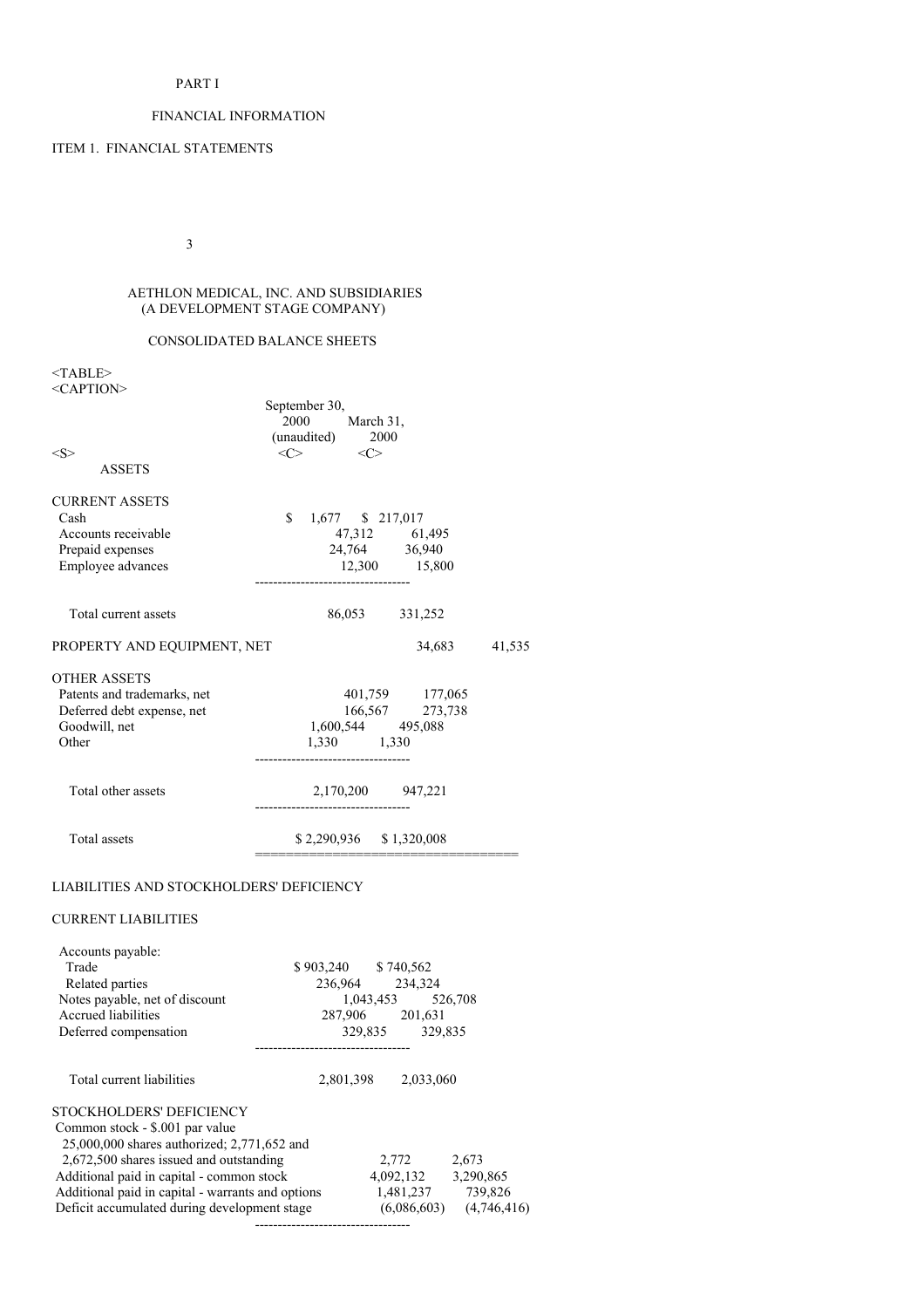==================================

Total liabilities and stockholders' deficiency \$2,290,936 \$ 1,320,008

# $<$ /TABLE>

See accompanying notes.

4

## AETHLON MEDICAL, INC. AND SUBSIDIARIES (A DEVELOPMENT STAGE ENTERPRISE)

## CONSOLIDATED STATEMENTS OF OPERATIONS

<TABLE> <CAPTION>

|                                                                        | <b>Cumulative During</b><br>Development Stage                                                                                                                            |
|------------------------------------------------------------------------|--------------------------------------------------------------------------------------------------------------------------------------------------------------------------|
|                                                                        | Three months ended<br>Six months ended<br>through<br>September 30, September 30, September 30,<br>September 30,<br>September 30,<br>1999<br>2000<br>2000<br>1999<br>2000 |
| < S >                                                                  | $<\infty$<br>$<\infty$<br>$<\infty$<br>$\langle C \rangle$<br>$<\infty$                                                                                                  |
| <b>REVENUE</b>                                                         |                                                                                                                                                                          |
| Grant income                                                           | \$<br>$- S$<br>$-$ \$<br>$\mathbb{S}$<br>\$1,430,799                                                                                                                     |
| Subcontract income                                                     | 73,746                                                                                                                                                                   |
| Sale of research and development                                       | 35,810                                                                                                                                                                   |
| Other income                                                           | 53,476<br>1,158<br>22,479<br><b>All Control</b>                                                                                                                          |
| Interest income                                                        | $\sim$<br>17,415<br>$\sim$                                                                                                                                               |
| Total revenue                                                          | 1,158<br>22,479 -<br>1,611,246<br>and the state of the                                                                                                                   |
| <b>EXPENSES</b>                                                        |                                                                                                                                                                          |
| Interest and debt expense                                              | 352,949<br>25,190<br>667,147<br>25,805<br>1,182,993                                                                                                                      |
| Personnel costs                                                        | 184,654<br>116,606<br>345,706<br>204,693<br>3,650,831                                                                                                                    |
| Professional fees                                                      | 100,240 140,789<br>46,801<br>75,060<br>671,478                                                                                                                           |
| Amortization-goodwill                                                  | <b>Contract Contract</b><br>43,721<br>84,907<br>97,602<br><b>Contractor</b>                                                                                              |
| Rent and office expense                                                | 32,206<br>18,758<br>61,328<br>34,158<br>553,042                                                                                                                          |
| Insurance                                                              | 16,751<br>6,271<br>6,271<br>123,949<br>33,463                                                                                                                            |
| Travel and meetings                                                    | 5,631<br>19,878<br>7,133<br>9,471<br>164,033                                                                                                                             |
| Laboratory supplies                                                    | 7,249<br>13,731<br>116,114<br>$\sim 100$ km s $^{-1}$<br>$\Delta \sim 100$                                                                                               |
| Miscellaneous                                                          | 13,288<br>3,502 17,402<br>3,520<br>122,332                                                                                                                               |
| Depreciation                                                           | $7,833$ $4,764$<br>$4\,086$ $5,545$<br>3,788<br>2,439<br>4,764 142,751<br>46,985                                                                                         |
| Amortization-patents<br>Equipment and maintenance                      | 2,043<br>3,502<br>4,086<br>$\mathcal{L}^{\mathcal{L}}(\mathcal{L}^{\mathcal{L}}(\mathcal{L}^{\mathcal{L}}(\mathcal{L}^{\mathcal{L}})))$<br>5,480<br>3,513<br>170,802     |
| R & D consultation                                                     | 240,463                                                                                                                                                                  |
| Subcontract expense                                                    | 195,964                                                                                                                                                                  |
| Contractual costs                                                      | 192,112                                                                                                                                                                  |
| Dues and subscriptions                                                 | 13,596                                                                                                                                                                   |
|                                                                        |                                                                                                                                                                          |
| Total expenses                                                         | 714,096<br>256,959<br>1,361,201 435,016<br>7,685,047                                                                                                                     |
| <b>LOSS BEFORE INCOME TAXES</b>                                        | (712, 938)<br>(6,073,801)<br>(256,959)<br>(1,338,722)<br>(435,016)                                                                                                       |
| PROVISION FOR INCOME TAXES                                             | 806<br>91<br>12,802<br>1,465<br>147                                                                                                                                      |
| <b>NET LOSS</b>                                                        | $(257,050)$ $(1,340,187)$<br>\$(713,744)<br>(435,163)<br>\$ (6,086,603)                                                                                                  |
| PER SHARE:<br>Net loss                                                 | \$<br>(0.26)<br>\$<br>(0.10)<br>(0.48)<br>(0.17)<br>(4.31)<br>\$<br>\$<br>\$                                                                                             |
| Weighted average number of<br>common shares outstanding<br>$<$ /TABLE> | 2,595,000<br>2,595,000<br>1,413,197<br>2,771,652<br>2,771,652                                                                                                            |

See accompanying notes.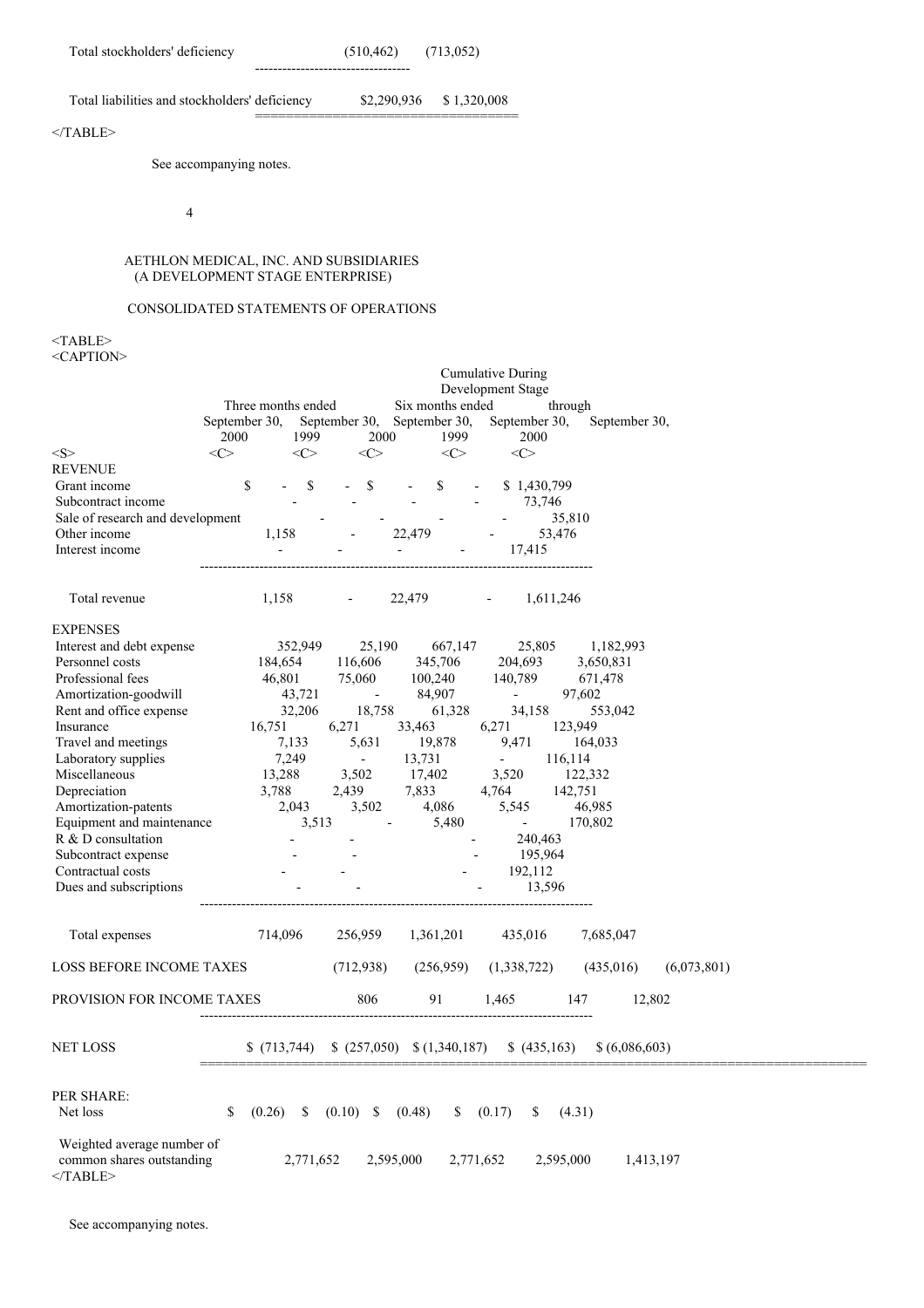# CONSOLIDATED STATEMENTS OF CASH FLOWS

# $<$ TABLE> <CAPTION>

|                                                                                                             |                                                             |        |    | <b>Cumulative During</b>                                                                                                           |              |              |       |                                                                                                                                                         |
|-------------------------------------------------------------------------------------------------------------|-------------------------------------------------------------|--------|----|------------------------------------------------------------------------------------------------------------------------------------|--------------|--------------|-------|---------------------------------------------------------------------------------------------------------------------------------------------------------|
|                                                                                                             | Six months Six months Development Stage                     |        |    |                                                                                                                                    |              |              |       |                                                                                                                                                         |
|                                                                                                             | ended ended through                                         |        |    |                                                                                                                                    |              |              |       |                                                                                                                                                         |
|                                                                                                             | September 30, September 30, September 30,                   |        |    |                                                                                                                                    |              |              |       |                                                                                                                                                         |
|                                                                                                             | 2000 1999 2000                                              |        |    |                                                                                                                                    |              |              |       |                                                                                                                                                         |
| <s></s>                                                                                                     | $\langle C \rangle$ $\langle C \rangle$ $\langle C \rangle$ |        |    |                                                                                                                                    |              |              |       |                                                                                                                                                         |
| CASH FLOWS FROM OPERATING ACTIVITIES                                                                        |                                                             |        |    |                                                                                                                                    |              |              |       |                                                                                                                                                         |
| Net loss                                                                                                    | $(1,340,187)$ $(435,163)$ $(6,086,603)$                     |        |    |                                                                                                                                    |              |              |       |                                                                                                                                                         |
| Adjustments to reconcile net loss to net cash                                                               |                                                             |        |    |                                                                                                                                    |              |              |       |                                                                                                                                                         |
| used by operating activities:<br>Depreciation                                                               |                                                             |        |    |                                                                                                                                    |              |              |       |                                                                                                                                                         |
| Amortization-patents & goodwill                                                                             |                                                             |        |    |                                                                                                                                    |              |              |       |                                                                                                                                                         |
| Amortization-debt expense & note discount                                                                   |                                                             |        |    |                                                                                                                                    |              |              |       |                                                                                                                                                         |
| Services paid by issuance of warrants                                                                       |                                                             |        |    |                                                                                                                                    |              |              |       |                                                                                                                                                         |
| Deferred compensation forgiven                                                                              |                                                             |        |    |                                                                                                                                    |              |              |       | $\begin{array}{cccc} 7,833 & 4,764 & 142,751 \\ 88,993 & 5,545 & 144,586 \\ 591,261 & - & 862,419 \\ 8,373 & - & 13,373 \\ - & - & 217,223 \end{array}$ |
| (Increase) decrease in assets:                                                                              |                                                             |        |    |                                                                                                                                    |              |              |       |                                                                                                                                                         |
| Accounts receivable and advances                                                                            |                                                             |        |    |                                                                                                                                    |              |              |       |                                                                                                                                                         |
| Prepaid expenses                                                                                            |                                                             |        |    |                                                                                                                                    |              |              |       |                                                                                                                                                         |
| Other assets                                                                                                |                                                             |        |    | $\begin{array}{cccc} 17,683 & . & . & . & 3,054 \\ 18,566 & . & . & . & . & . & . \\ . & . & . & . & . & . & . & . \\ \end{array}$ |              |              |       |                                                                                                                                                         |
| Increase (decrease) in liabilities:                                                                         |                                                             |        |    |                                                                                                                                    |              |              |       |                                                                                                                                                         |
| Accounts payable                                                                                            |                                                             |        |    | 23,912 101,021 621,896<br>86,275 139,789 355,144                                                                                   |              |              |       |                                                                                                                                                         |
| Accrued liabilities                                                                                         |                                                             |        |    |                                                                                                                                    |              |              |       |                                                                                                                                                         |
| Deferred compensation                                                                                       |                                                             |        |    | $15,827$ $329,834$                                                                                                                 |              |              |       |                                                                                                                                                         |
|                                                                                                             |                                                             |        |    |                                                                                                                                    |              |              |       |                                                                                                                                                         |
| Net cash used by operating activities (497,291) (168,217) (3,416,026)                                       |                                                             |        |    |                                                                                                                                    |              |              |       |                                                                                                                                                         |
| CASH FLOWS FROM INVESTING ACTIVITIES                                                                        |                                                             |        |    |                                                                                                                                    |              |              |       |                                                                                                                                                         |
| Purchase of property and equipment                                                                          |                                                             |        |    |                                                                                                                                    |              |              |       |                                                                                                                                                         |
| Sale of equipment                                                                                           |                                                             |        |    |                                                                                                                                    |              |              |       | $(4,000$ $(4,204)$ $(173,989)$<br>$(4,000$ $(120,564)$                                                                                                  |
| Purchase of patents                                                                                         |                                                             |        |    |                                                                                                                                    |              |              |       |                                                                                                                                                         |
| Cash of acquired company                                                                                    |                                                             |        |    | 2,286 - 10,728                                                                                                                     |              |              |       |                                                                                                                                                         |
|                                                                                                             |                                                             |        |    |                                                                                                                                    |              |              |       |                                                                                                                                                         |
| Net cash used by investing activities                                                                       |                                                             |        |    | $3,201$ $(4,204)$ $(279,825)$                                                                                                      |              |              |       |                                                                                                                                                         |
| CASH FLOWS FROM FINANCING ACTIVITIES                                                                        |                                                             |        |    |                                                                                                                                    |              |              |       |                                                                                                                                                         |
| Increase in notes payable                                                                                   |                                                             |        |    | 312,500 212,500 1,365,000                                                                                                          |              |              |       |                                                                                                                                                         |
| Deferred debt costs                                                                                         |                                                             |        |    |                                                                                                                                    |              |              |       |                                                                                                                                                         |
| Loans from stockholders                                                                                     |                                                             |        |    |                                                                                                                                    |              |              |       |                                                                                                                                                         |
| Advances from affiliate                                                                                     |                                                             |        |    | $(33,750)$ $(13,750)$ $(148,500)$<br>$ 370,384$<br>$ 122,100$                                                                      |              |              |       |                                                                                                                                                         |
| Proceeds from issuance of common stock                                                                      |                                                             |        |    |                                                                                                                                    |              | $-1,988,544$ |       |                                                                                                                                                         |
|                                                                                                             |                                                             |        |    |                                                                                                                                    |              |              |       |                                                                                                                                                         |
| Net cash provided by financing activities                                                                   |                                                             |        |    | 278,750 198,750                                                                                                                    |              |              |       | 3,697,528                                                                                                                                               |
| NET INCREASE IN CASH                                                                                        |                                                             |        |    | $(215,340)$ 26,329                                                                                                                 |              |              |       | 1,677                                                                                                                                                   |
| CASH, BEGINNING                                                                                             |                                                             |        |    | 217,017                                                                                                                            | 3,052        |              |       |                                                                                                                                                         |
|                                                                                                             |                                                             |        |    |                                                                                                                                    |              |              |       |                                                                                                                                                         |
| CASH, END                                                                                                   | \$                                                          |        |    | $1,677$ \$ 29,381                                                                                                                  |              | S.           | 1,677 |                                                                                                                                                         |
| SUPPLEMENTAL DISCLOSURES OF CASH<br><b>FLOW INFORMATION</b><br>Cash paid during the period for:<br>Interest | \$                                                          | 58,319 |    | $\$\quad -\quad \quad \$\quad 100,626$                                                                                             |              |              |       |                                                                                                                                                         |
| Income taxes                                                                                                | \$                                                          | 559    |    |                                                                                                                                    |              | 7,721        |       |                                                                                                                                                         |
| SUPPLEMENTAL DISCLOSURES OF NONCASH<br>INVESTING AND FINANCING ACTIVITIES                                   |                                                             |        |    |                                                                                                                                    |              |              |       |                                                                                                                                                         |
| Loans converted to common stock of Hemex                                                                    |                                                             |        | \$ |                                                                                                                                    | $\mathbb{S}$ | $\sim 100$   | S.    | 435,094                                                                                                                                                 |
| Net assets of entities acquired in exchange<br>for the issuance of common stock and options                 |                                                             |        |    | \$1,200,000                                                                                                                        |              | \$           |       | \$1,839,014                                                                                                                                             |
| Patent acquired for 12,500 shares of common stock                                                           |                                                             |        | \$ |                                                                                                                                    | \$           |              | \$    | 100,000                                                                                                                                                 |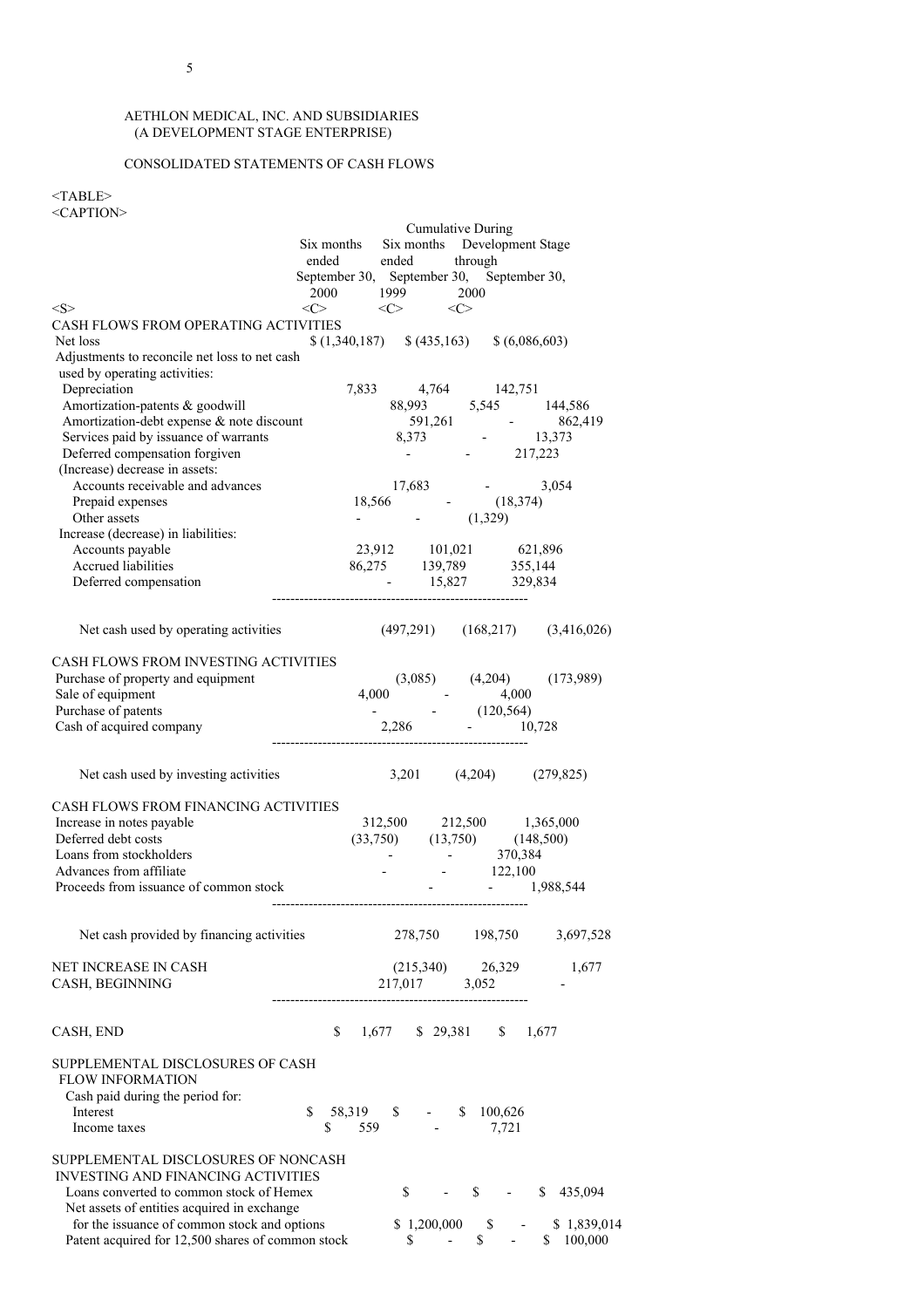| Patent costs included in liabilities             |  | \$ 87.739 \$ - |  | \$ 87.739 |                         |
|--------------------------------------------------|--|----------------|--|-----------|-------------------------|
| Debt placement fees paid by issuance of warrants |  |                |  |           |                         |
| Allocation of note proceeds to note discount     |  | \$ 193,726     |  |           | $\text{S}$ - \$ 928.552 |
| /TABLE>>                                         |  |                |  |           |                         |

See accompanying notes.

## 6

## AETHLON MEDICAL, INC. AND SUBSIDIARIES (A DEVELOPMENT STAGE ENTERPRISE)

## CONSOLIDATED STATEMENT OF STOCKHOLDERS' DEFICIENCY

<TABLE> <CAPTION>

|                                                                            |                                      |        |                           | <b>PAID IN</b><br>CAPITAL-     |             |                                                      |                    |             |  |
|----------------------------------------------------------------------------|--------------------------------------|--------|---------------------------|--------------------------------|-------------|------------------------------------------------------|--------------------|-------------|--|
|                                                                            | <b>COMMON STOCK</b><br><b>AMOUNT</b> |        | PAID IN<br><b>CAPITAL</b> | <b>WARRANTS</b><br>and OPTIONS |             | <b>ACCUMULATED</b><br><b>DEFICIT</b><br><b>TOTAL</b> |                    |             |  |
| <s></s>                                                                    | <b>SHARES</b><br>$<\infty$           | <<>    | $<\infty$                 | $<\infty$                      | $<\infty$   | $<\infty$                                            |                    |             |  |
| <b>BALANCE AT MARCH 31, 2000</b>                                           |                                      |        | 2,672,500                 | \$2,673                        | \$3,290,865 | \$739,826                                            | (4,746,416)        | \$(713,052) |  |
| Issuance of common stock and options<br>for acquisition of Cell Activation |                                      | 99,152 | 99                        | 801,267                        | 398,634     |                                                      | 1,200,000          |             |  |
| Warrants to acquire common stock<br>issued with promissory notes           |                                      |        |                           |                                | 193,726     | 193,726                                              |                    |             |  |
| Warrants issued as compensation for<br>sale of prommissory notes           |                                      |        |                           |                                | 134,888     | 134,888                                              |                    |             |  |
| Options granted to directors for fees                                      |                                      |        |                           |                                | 14,163      | 14,163                                               |                    |             |  |
| Net loss for the six months<br>ended September 30, 2000                    |                                      |        |                           |                                |             | $(1,340,187)$ \$ $(1,340,187)$                       |                    |             |  |
| <b>BALANCE AT SEPTEMBER 30, 2000</b>                                       |                                      |        | 2,771,652                 | \$2,772                        | \$4,092,132 | \$1,481,237                                          | $$ (6,086,603)$ \$ | (510, 462)  |  |

========================================================================================

 $<$ /TABLE>

See accompanying notes.

#### 7

#### NOTES TO CONSOLIDATED FINANCIAL STATEMENTS AS OF SEPTEMBER 30, 2000

#### NOTE 1. BASIS OF PRESENTATION

The accompanying unaudited consolidated financial statements of Aethlon Medical, Inc. (the "Company") have been prepared in accordance with generally accepted accounting principles for interim financial information and with the instructions to Form 10-QSB. Accordingly, they do not include all of the information and footnotes required by generally accepted accounting principles for complete financial statements. In the opinion of management, all adjustments (consisting of normal recurring accruals) considered necessary for a fair presentation have been included. Operating results for the three and six month periods ended September 30, 2000 are not necessarily indicative of the results that may be expected for the year ending March 31, 2001. For further information, refer to the Company's Annual Report on Form 10-KSB for the year ended March 31, 2000, which includes audited financial statements and footnotes as of and for the years ended March 31, 2000 and 1999.

The consolidated financial statements include the accounts of Aethlon Medical, Inc. and its wholly owned subsidiaries, Hemex, Inc., Aethlon, Inc., Syngen Research, Inc., and Cell Activation, Inc. Syngen Research and Cell Activation are doing business as Aethlon Laboratories, Inc. All significant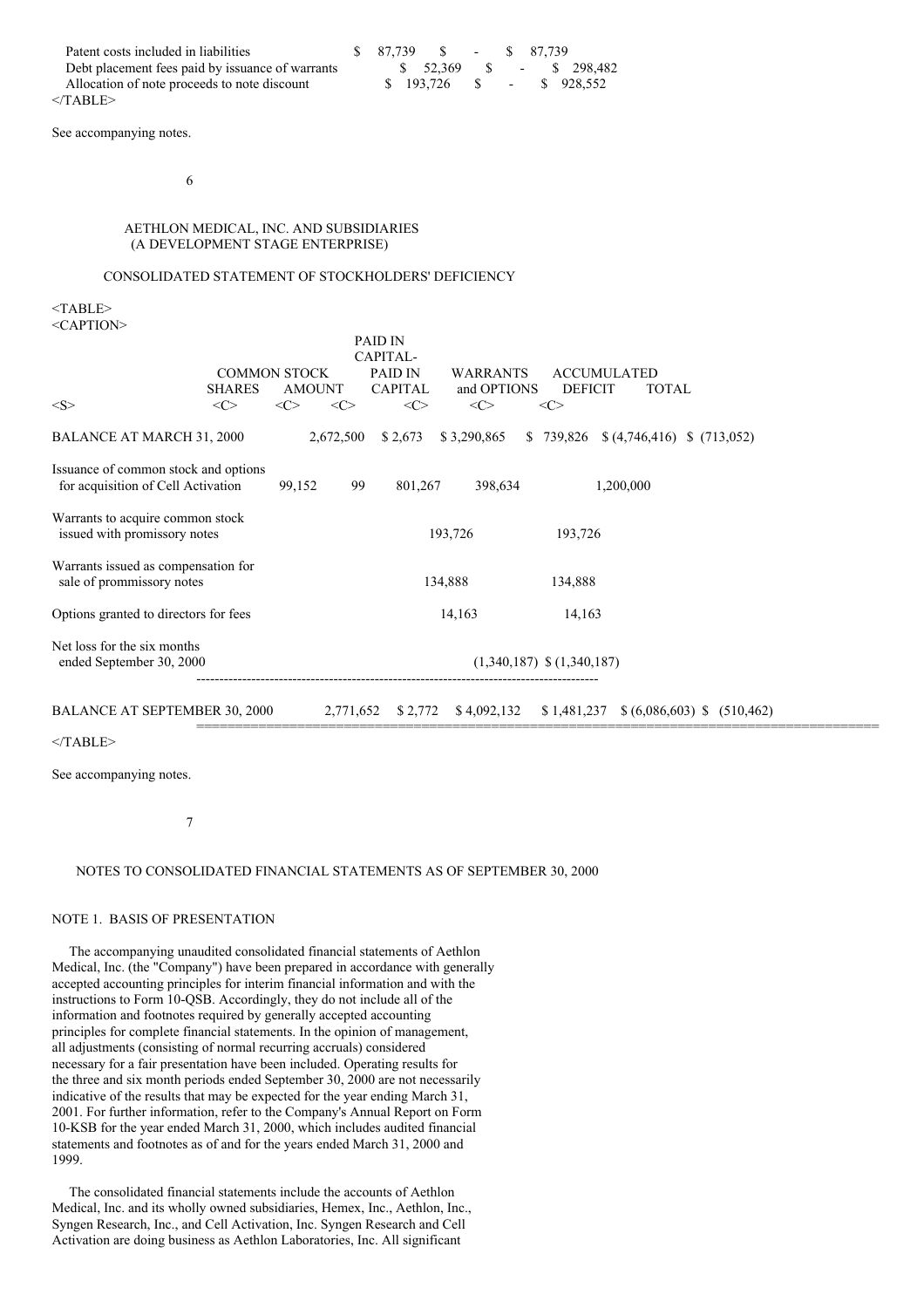intercompany balances and transactions have been eliminated.

## NOTE 2. CAPITAL TRANSACTION

On April 10, 2000, the Company acquired all the outstanding common stock of Cell Activation, Inc. ("Cell") in exchange for 99,152 shares of common stock of the Company. In addition, all the outstanding stock options of Cell were exchanged for options to purchase 50,848 shares of common stock of the Company for \$.3933 per share. The options expire in 2007. The acquisition has been accounted for using the purchase method of accounting whereby the results of operations of Cell since the date of acquisition have been included in the accompanying Statement of Operations. The excess of the purchase price over the fair value of the net tangible assets acquired has been allocated \$141,041 to patents and trademarks and \$1,190,364 to goodwill. Patents will be amortized over their life from date of issuance, and goodwill will be amortized over ten years. Had the Cell acquisition taken place on April 1, 1999, the impact on the Company's results of operations for the three and six months ended September 30, 1999 would have been immaterial.

## NOTE 3. NOTES PAYABLE

During the quarters ended September 30, 2000 and June 30, 2000, the Company issued additional one-year promissory notes in the principal amount of \$200,000 and \$112,500, respectively. Detachable warrants to purchase 156,250 shares of the Company's common stock were issued in connection with these notes. Of the note proceeds, \$193,726 was allocated to the warrants and recorded as note discount. The note discount is being amortized as additional interest expense over the one-year term of the related notes. At September 30, 2000 outstanding notes in the aggregate principal amount of \$125,000 have reached their one-year maturity, and interest on such notes for periods after maturity is accruing at the annual rate of 15%.

#### NOTE 4. SUBSEQUENT EVENTS

In October 2000, the Company entered into an agreement with a financial institution for the issuance of 8% convertible notes. The initial offering is for \$750,000, of which \$375,000 was issued in November 2000 and the remaining \$375,000 is expected to be issued before the end of December. The successful completion of this initial offering will enable the Company to continue its operations into the fourth fiscal quarter.

On November 6, 2000, the Company approved the issuance of options for 200,000 shares of its common stock to the Company's general counsel. The options are exercisable at \$3.25 per share and expire on December 31, 2005.

8

## ITEM 2. MANAGEMENT'S DISCUSSION AND ANALYSIS OR PLAN OF OPERATION

#### PLAN OF OPERATION

The Company is in the initial stages of its operations and has not yet engaged in significant commercial activities. During the fiscal year ending March 31, 2001, the Company plans to continue its research and development activities relating to the Hemopurifier -TM-, and commence clinical trials for the device to remove iron from the blood.

The implementation of the Company's business plan is dependent upon its ability to raise equity capital. During the fiscal year ended March 31, 2000 and the six months ended September 30, 2000, the Company financed its research and development activities through the private placement of \$1,365,000 principal amount of 12-month notes bearing interest at 12% per annum. The Company has entered into an agreement with an investment banking firm under which the firm will use its best efforts to sell \$10 million of the Company's common stock in a private placement offering. The Private Placement Memorandum was issued in July 2000 but was withdrawn in September pending revisions in the business plan. The Company expects to re-issue the Memorandum in December, 2000.

In October 2000, the Company arranged for the sale of \$750,000 in convertible notes to a financial institution. Under this arrangement, notes for \$375,000 were issued in November 2000 and the remaining \$375,000 is expected to be issued before the end of December. The successful completion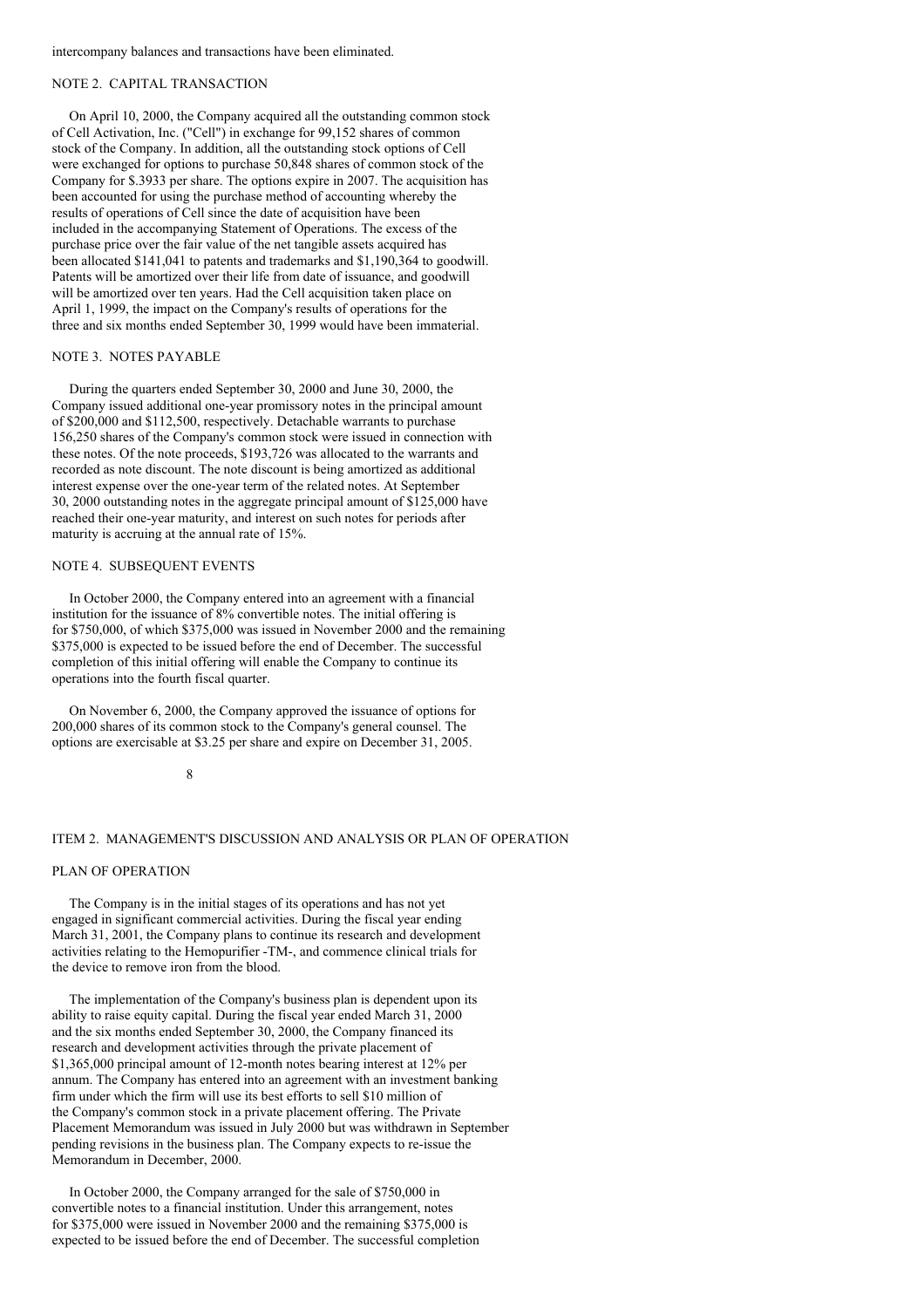of this interim financing will enable the Company to continue its operations into the fourth fiscal quarter.

The Company believes that the successful completion of the \$10 million stock offering will satisfy the Company's anticipated capital requirements related to the development of its business for three years; however, additional financing may be required in the case of further acquisitions or to successfully develop other technologies. At the present time, the Company has no plans to purchase significant amounts of equipment or hire significant numbers of additional employees prior to the successful completion of the private placement of its common stock.

### FORWARD LOOKING STATEMENTS

All statements, other than statements of historical fact, included in this Form 10-QSB are, or may be deemed to be, "forward-looking statements" within the meaning of Section 27A of the Securities Act of 1933, as amended ("the Securities Act"), and Section 21E of the Securities Exchange Act of 1934 ("the Exchange Act"). Such forward-looking statements involve assumptions, known and unknown risks, uncertainties and other factors which may cause the actual results, performance, or achievements of Aethlon Medical, Inc.("the Company") to be materially different from any future results, performance, or achievements expressed or implied by such forward looking statements contained in this Form 10-QSB. Such potential risks and uncertainties include, without limitation, completion of the Company's capital-raising activities, FDA approval of the Company's products, other regulations, patent protection of the Company's proprietary technology, product liability exposure, uncertainty of market acceptance, competition, technological change, and other risk factors detailed herein and in other of the Company's filings with the Securities and Exchange Commission. The forward-looking statements are made as of the date of this Form 10-QSB, and the Company assumes no obligation to update the forward-looking statements, or to update the reasons actual results could differ from those projected in such forward-looking statements.

 $\overline{9}$ 

## PART II

#### OTHER INFORMATION

#### ITEM 1. LEGAL PROCEEDINGS

None

#### ITEM 2. CHANGES IN SECURITIES

None

#### ITEM 3. DEFAULTS UPON SENIOR SECURITIES

None

# ITEM 4. SUBMISSION OF MATTERS TO A VOTE OF SECURITY HOLDERS

The Company held its Annual Meeting of Shareholders on September 25, 2000.

The matters voted upon at the Annual Meeting were election of directors, approval of the 2000 Stock Option Plan, and ratification of the selection of Freed Maxick Sachs & Murphy, P.C. as auditors for the Company.

As to the election of directors and ratification of auditors, 2,076,683 votes were cast in favor with no votes cast against or withheld. As to the Stock Option Plan, 2,003,031 shares were voted in favor, 12,712 shares voted against, and 13,978 shares abstained. There were 46,962 broker non-votes on this matter.

# ITEM 5. OTHER INFORMATION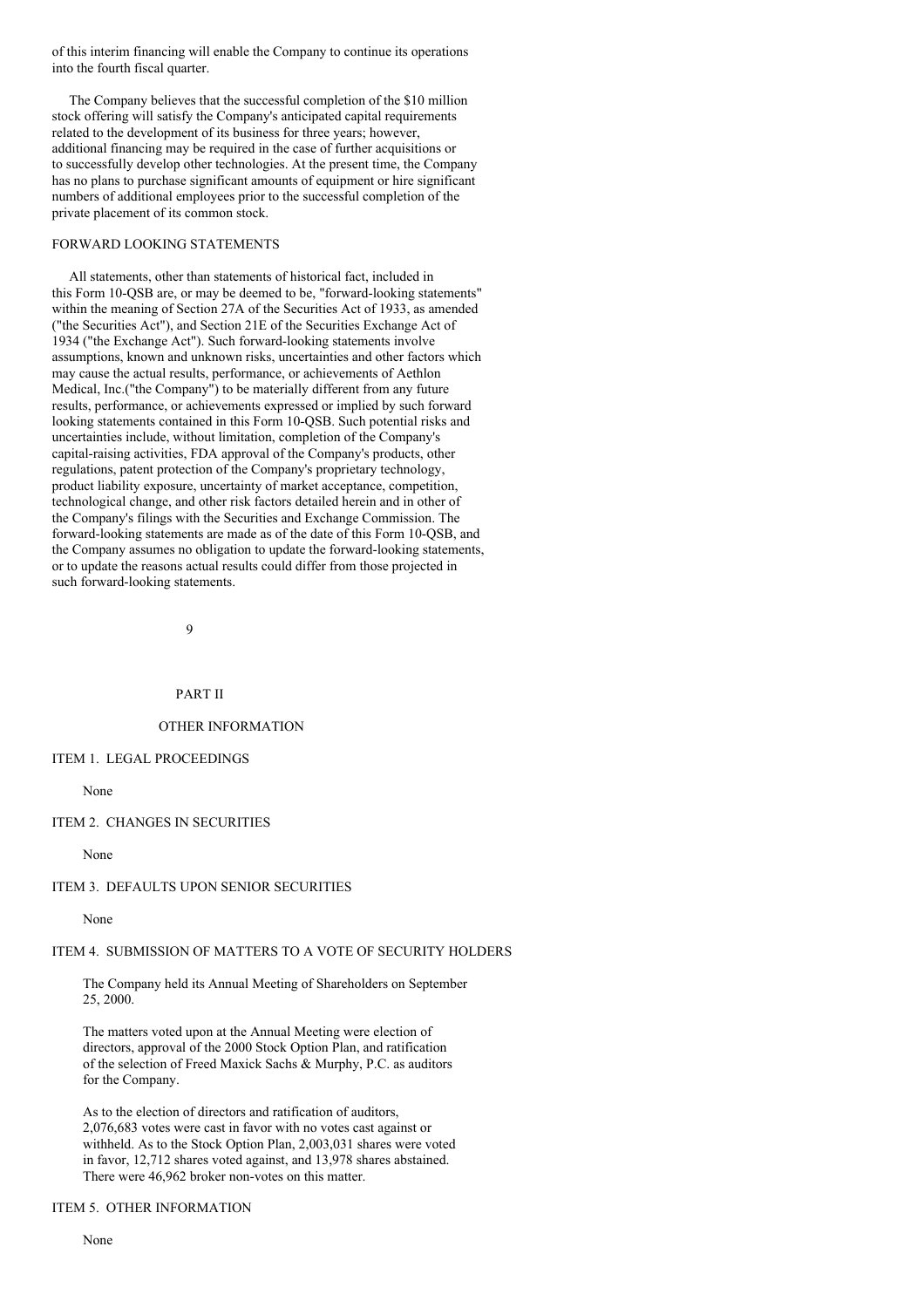# ITEM 6. EXHIBITS AND REPORTS ON FORM 8-K

## (a) Exhibits - None

(b) No Reports on Form 8-K were filed during the quarter ended September 30, 2000. On July 17, 2000, a Form 8-K/A was filed which contained audited financial statements of Syngen Research, Inc., an acquired business, and certain related pro forma financial information.

#### SIGNATURES

In accordance with the requirements of the Exchange Act, the registrant caused this report to be signed on its behalf by the undersigned, thereunto duly authorized.

# AETHLON MEDICAL, INC

Date: November 14, 2000

/s/ Franklyn S. Barry, Jr. ---------------------------

Franklyn S. Barry, Jr., President

10

# EXHIBIT INDEX

27. Financial Data Schedule.

11